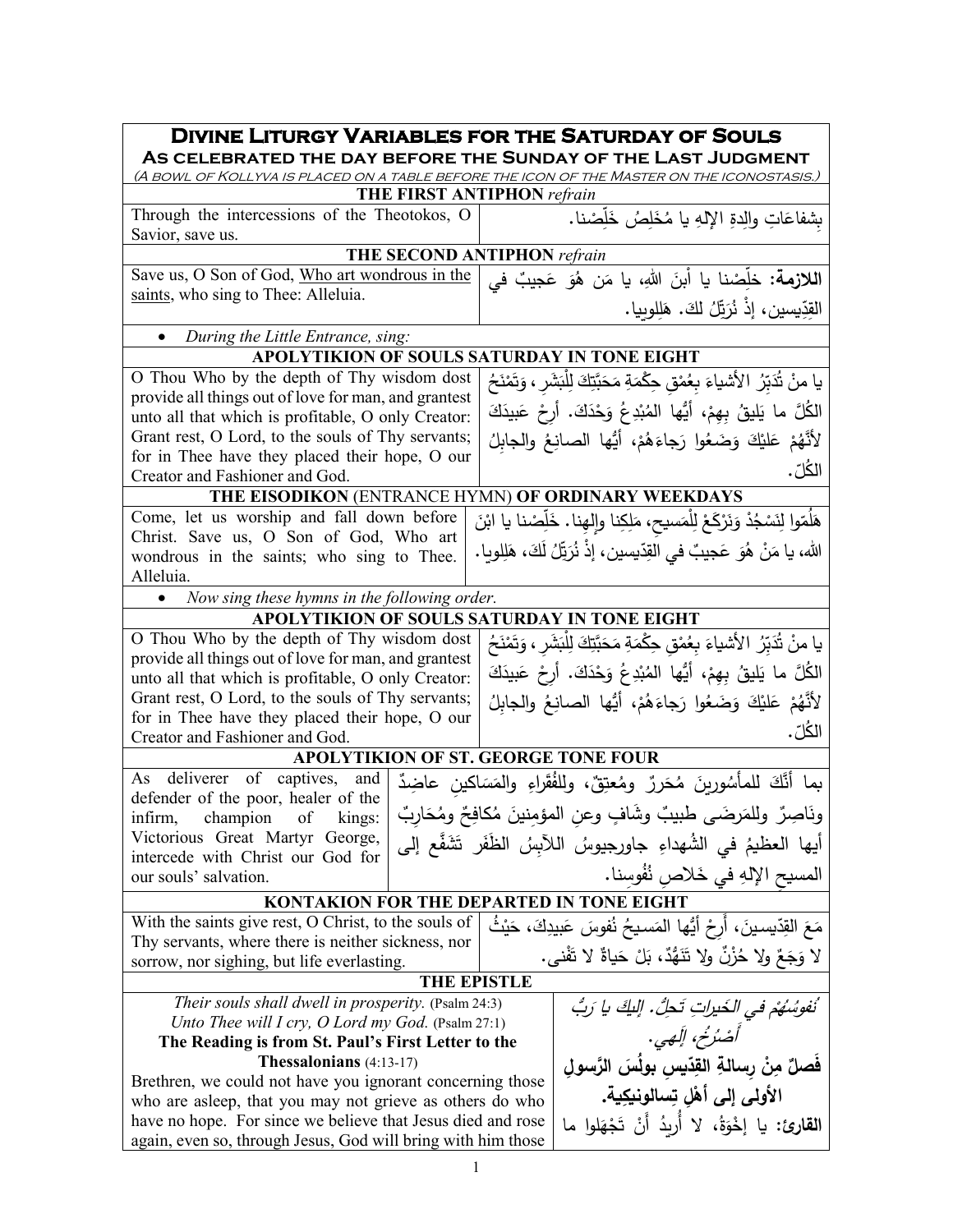| who have fallen asleep. For this we declare to you by the<br>word of the Lord, that we who are alive, who are left until<br>the coming of the Lord, shall not precede those who have<br>fallen asleep. For the Lord Himself will descend from<br>heaven with a cry of command, with the archangel's call, and<br>with the sound of the trumpet of God. And the dead in Christ<br>will rise first; then we who are alive, who are left, shall be<br>caught up together with them in the clouds to meet the Lord<br>in the air; and so we shall always be with the Lord.<br><b>Priest:</b> Peace be to you reader.<br>Reader: And to your spirit.<br>(Refrain) Alleluia, Alleluia, Alleluia.<br>verse: O come, let us sing to the Lord; let us shout for joy<br>to God our Savior. (Psalm 94:1)<br>(Refrain) Alleluia, Alleluia, Alleluia.<br>verse: Let us come into His presence with thanksgiving.<br>(Psalm 94:2)<br>Alleluia, Alleluia, Alleluia. |                                                                                                                                      | يَخْتَصُّ بِالراقِدينَ، لِئَلاَّ تَحْزَنوا كَما يَحْزَنُ<br>باقي الناسُ الذينَ لا رَجَاءَ لَهُمْ. فإنّا إنْ<br>كُنّا نُؤْمِنُ بِأَنَّ يَسوعَ قَدْ ماتَ ثُمَّ قامَ، فَكَذَلِكَ<br>سَيُحْضِرُ اللهُ الزَاقِدينَ بِيَسوعَ مَعَهُ. وهَذَا ما<br>نَقولَهُ لَكُمْ بِكَلِمَةِ الرَّبِّ، وهُوَ إنَّا نَحْنُ<br>الأَحْياءَ الباقينَ إلى مَجِيءِ الرَّبِّ، لا نَسْبِقُ<br>الراقِدينَ. لأَنَّ الرَّبَّ نَفَسَهُ، عِنْدَ الهُتافِ،<br>بصَوْتِ رَئِيسِ الملائكة، وبوقِ اللهِ،<br>سَيَنْحَدِرُ مِنَ السَّماءِ فَيَقومُ المَوْتَى في<br>المَسيح أَوَّلاً. ثُمَّ نَحْنُ الأَحْياءَ الباقينَ<br>نُخْطَفُ جَميعاً في السُّحُبِ لِنُلاقِيَ الرَّبَّ<br>في الهَواءِ ، وهَكَذا نَكونُ مَعَ الرَّبِّ دائِماً. |
|------------------------------------------------------------------------------------------------------------------------------------------------------------------------------------------------------------------------------------------------------------------------------------------------------------------------------------------------------------------------------------------------------------------------------------------------------------------------------------------------------------------------------------------------------------------------------------------------------------------------------------------------------------------------------------------------------------------------------------------------------------------------------------------------------------------------------------------------------------------------------------------------------------------------------------------------------|--------------------------------------------------------------------------------------------------------------------------------------|-----------------------------------------------------------------------------------------------------------------------------------------------------------------------------------------------------------------------------------------------------------------------------------------------------------------------------------------------------------------------------------------------------------------------------------------------------------------------------------------------------------------------------------------------------------------------------------------------------------------------------------------------------------------------------------------|
|                                                                                                                                                                                                                                                                                                                                                                                                                                                                                                                                                                                                                                                                                                                                                                                                                                                                                                                                                      | <b>THE GOSPEL</b>                                                                                                                    |                                                                                                                                                                                                                                                                                                                                                                                                                                                                                                                                                                                                                                                                                         |
| The Reading from the Holy Gospel                                                                                                                                                                                                                                                                                                                                                                                                                                                                                                                                                                                                                                                                                                                                                                                                                                                                                                                     |                                                                                                                                      | فصلٌ شريفٌ مِنْ بشارَةِ القدّيسِ لوقا الإِنْجِيليِّ البَشير                                                                                                                                                                                                                                                                                                                                                                                                                                                                                                                                                                                                                             |
| <b>according to St. Luke</b> (21:8-9, 25-27, 33-36)                                                                                                                                                                                                                                                                                                                                                                                                                                                                                                                                                                                                                                                                                                                                                                                                                                                                                                  |                                                                                                                                      |                                                                                                                                                                                                                                                                                                                                                                                                                                                                                                                                                                                                                                                                                         |
| The Lord said, "Take heed that you are not led                                                                                                                                                                                                                                                                                                                                                                                                                                                                                                                                                                                                                                                                                                                                                                                                                                                                                                       |                                                                                                                                      | والتِلْميذِ الطاهِرِ.                                                                                                                                                                                                                                                                                                                                                                                                                                                                                                                                                                                                                                                                   |
| astray; for many will come in My Name,                                                                                                                                                                                                                                                                                                                                                                                                                                                                                                                                                                                                                                                                                                                                                                                                                                                                                                               |                                                                                                                                      | قَالَ الرَّبُ: «إِحْذَروا أَنْ تُضَلُّوا. لأَنَّ كَثِيرِينَ سَيَأْتُونَ                                                                                                                                                                                                                                                                                                                                                                                                                                                                                                                                                                                                                 |
| saying, 'I am He!' and, 'The time is at hand!'                                                                                                                                                                                                                                                                                                                                                                                                                                                                                                                                                                                                                                                                                                                                                                                                                                                                                                       |                                                                                                                                      | بِاسْمِي قَائِلِينَ: إِنِّي أَنَا هُوَ! وَالزَّمَانُ قَدْ اقْتَرَبَ! فَلاَ                                                                                                                                                                                                                                                                                                                                                                                                                                                                                                                                                                                                              |
| Do not go after them. And when you hear of                                                                                                                                                                                                                                                                                                                                                                                                                                                                                                                                                                                                                                                                                                                                                                                                                                                                                                           |                                                                                                                                      |                                                                                                                                                                                                                                                                                                                                                                                                                                                                                                                                                                                                                                                                                         |
| wars and tumults, do not be terrified; for this                                                                                                                                                                                                                                                                                                                                                                                                                                                                                                                                                                                                                                                                                                                                                                                                                                                                                                      |                                                                                                                                      | تَتْبَعُوهُمْ. فَإِذَا سَمِعْتُمْ بِحُرُوبِ وَقَلاَقِل فَلاَ تَفْزَعُوا، فإنّهُ لاَ                                                                                                                                                                                                                                                                                                                                                                                                                                                                                                                                                                                                     |
| once. And there will be signs in sun and moon                                                                                                                                                                                                                                                                                                                                                                                                                                                                                                                                                                                                                                                                                                                                                                                                                                                                                                        | must first take place, but the end will not be at<br>بُدَّ أَنْ يَكُونَ هذَا أَوَّلاً، وَلِكِنْ لا يَكُونُ الْمُنْتَهَى على الأَثر . |                                                                                                                                                                                                                                                                                                                                                                                                                                                                                                                                                                                                                                                                                         |
| and stars, and upon the earth distress of                                                                                                                                                                                                                                                                                                                                                                                                                                                                                                                                                                                                                                                                                                                                                                                                                                                                                                            |                                                                                                                                      | وَتَكُونُ عَلاَمَاتٌ فِي الشَّمْسِ وَالْقَمَرِ وَالنُّجُومِ، وَعَلَى                                                                                                                                                                                                                                                                                                                                                                                                                                                                                                                                                                                                                    |
| nations in perplexity at the roaring of the sea                                                                                                                                                                                                                                                                                                                                                                                                                                                                                                                                                                                                                                                                                                                                                                                                                                                                                                      |                                                                                                                                      | الأَرْضِ كَرْبٌ لأُمَم بِحَيْرَةٍ مِنْ عَجِيجٍ الْبَحْرِ ۚ وِجَيَشَانِه.                                                                                                                                                                                                                                                                                                                                                                                                                                                                                                                                                                                                                |
| and the waves, men fainting with fear and with                                                                                                                                                                                                                                                                                                                                                                                                                                                                                                                                                                                                                                                                                                                                                                                                                                                                                                       |                                                                                                                                      |                                                                                                                                                                                                                                                                                                                                                                                                                                                                                                                                                                                                                                                                                         |
| foreboding of what is coming on the world; for<br>وتَزْهَقُ نُفُوسُ النَّاسِ مِنَ الخَوْفِ وانْتِظارِ مَا يَأْتِي عَلَى<br>the powers of the heavens will be shaken. And                                                                                                                                                                                                                                                                                                                                                                                                                                                                                                                                                                                                                                                                                                                                                                             |                                                                                                                                      |                                                                                                                                                                                                                                                                                                                                                                                                                                                                                                                                                                                                                                                                                         |
| then they will see the Son of man coming in a                                                                                                                                                                                                                                                                                                                                                                                                                                                                                                                                                                                                                                                                                                                                                                                                                                                                                                        |                                                                                                                                      | الْمَسْكُونَةِ، فإنَّ قُوَّاتِ السَّمَاوَاتِ تَتَزَعْزَعُ. حِينَئِذٍ يُشاهِدونَ                                                                                                                                                                                                                                                                                                                                                                                                                                                                                                                                                                                                         |
| cloud with power and great glory. Heaven and                                                                                                                                                                                                                                                                                                                                                                                                                                                                                                                                                                                                                                                                                                                                                                                                                                                                                                         |                                                                                                                                      | ابْنَ الإِنْسَانِ آتِيًا فِي سَحَابَةٍ بِقُوَّةٍ وَمَجْدٍ عَظيمَيْن. اَلسَّمَاءُ                                                                                                                                                                                                                                                                                                                                                                                                                                                                                                                                                                                                        |
| earth will pass away, but My words will not                                                                                                                                                                                                                                                                                                                                                                                                                                                                                                                                                                                                                                                                                                                                                                                                                                                                                                          |                                                                                                                                      |                                                                                                                                                                                                                                                                                                                                                                                                                                                                                                                                                                                                                                                                                         |
| pass away. But take heed to yourselves, lest                                                                                                                                                                                                                                                                                                                                                                                                                                                                                                                                                                                                                                                                                                                                                                                                                                                                                                         |                                                                                                                                      | وَالأَرْضُ تَزُولاَنِ وَكَلاَمِي لاَيَزُولُ. فَاحْتَرِسُوا لأَنْفُسِكُمْ أَنْ                                                                                                                                                                                                                                                                                                                                                                                                                                                                                                                                                                                                           |
| your hearts be weighed down with dissipation<br>and drunkenness and cares of this life, and that                                                                                                                                                                                                                                                                                                                                                                                                                                                                                                                                                                                                                                                                                                                                                                                                                                                     |                                                                                                                                      | لا تَتَّقُلَ قُلُوبُكُمْ فِي الخَلاعَةِ وَالسُّكْرِ وَالهُمُومِ الْمَعِيشِيَّةِ،                                                                                                                                                                                                                                                                                                                                                                                                                                                                                                                                                                                                        |
| day come upon you suddenly like a snare; for                                                                                                                                                                                                                                                                                                                                                                                                                                                                                                                                                                                                                                                                                                                                                                                                                                                                                                         |                                                                                                                                      | فَيُقْبِلَ عَلَيْكُمْ بَغْتَةً ذَلِكَ اليَومُ، لأَنَّهُ مِثْلَ الْفَخِّ يُطْبِقُ عَلَى                                                                                                                                                                                                                                                                                                                                                                                                                                                                                                                                                                                                  |
| it will come upon all who dwell upon the face                                                                                                                                                                                                                                                                                                                                                                                                                                                                                                                                                                                                                                                                                                                                                                                                                                                                                                        | جَمِيعِ الْجَالِسِينَ عَلَى وَجْهِ الأَرْضِ كَلِّها. فاِسْهَرُوا إِذَنْ                                                              |                                                                                                                                                                                                                                                                                                                                                                                                                                                                                                                                                                                                                                                                                         |
| of the whole earth. But watch at all times,                                                                                                                                                                                                                                                                                                                                                                                                                                                                                                                                                                                                                                                                                                                                                                                                                                                                                                          |                                                                                                                                      |                                                                                                                                                                                                                                                                                                                                                                                                                                                                                                                                                                                                                                                                                         |
| praying, that you may have strength to escape                                                                                                                                                                                                                                                                                                                                                                                                                                                                                                                                                                                                                                                                                                                                                                                                                                                                                                        |                                                                                                                                      | وَتَضَرَّعُوا فِي كُلِّ حِينٍ، لِكَيْ تَسْتَأْهِلُوا أَنْ تَنْجُوا مِنْ جَمِيعِ                                                                                                                                                                                                                                                                                                                                                                                                                                                                                                                                                                                                         |
| all these things that will take place, and to                                                                                                                                                                                                                                                                                                                                                                                                                                                                                                                                                                                                                                                                                                                                                                                                                                                                                                        |                                                                                                                                      | هذَهِ الْمُزْمِعَةِ أَنْ تكُونَ، وأَنْ تقِفُوا بيْنَ يَدَيِ ابْنِ البَشَرِ .                                                                                                                                                                                                                                                                                                                                                                                                                                                                                                                                                                                                            |
| stand before the Son of man."<br>KOINONIKON (COMMUNION HYMN) FOR SOULS SATURDAY IN TONE EIGHT                                                                                                                                                                                                                                                                                                                                                                                                                                                                                                                                                                                                                                                                                                                                                                                                                                                        |                                                                                                                                      |                                                                                                                                                                                                                                                                                                                                                                                                                                                                                                                                                                                                                                                                                         |
| Refrain Blessed are they whom Thou hast chosen and taken to Thyself, O Lord.                                                                                                                                                                                                                                                                                                                                                                                                                                                                                                                                                                                                                                                                                                                                                                                                                                                                         |                                                                                                                                      |                                                                                                                                                                                                                                                                                                                                                                                                                                                                                                                                                                                                                                                                                         |
| لِمَنِ اخْتَرْتَهُمْ<br>Their memorial is from generation to generation.                                                                                                                                                                                                                                                                                                                                                                                                                                                                                                                                                                                                                                                                                                                                                                                                                                                                             |                                                                                                                                      |                                                                                                                                                                                                                                                                                                                                                                                                                                                                                                                                                                                                                                                                                         |
| verse: He shall dwell in Thy courts. (Psalm 64:4) Refrain                                                                                                                                                                                                                                                                                                                                                                                                                                                                                                                                                                                                                                                                                                                                                                                                                                                                                            |                                                                                                                                      |                                                                                                                                                                                                                                                                                                                                                                                                                                                                                                                                                                                                                                                                                         |

*verse:* We shall be filled with the good things of Thy house; holy is Thy temple, wonderful in righteousness. (Psalm 64:5) *Refrain verse:* Hearken unto us, O God our Savior, Thou hope of all the ends of the earth وذِكْرُهُ مْ إل*ى* جيلٍ ْ **∶** بَعْدَ جيل. هَلِل<u>وي</u>ا. ْ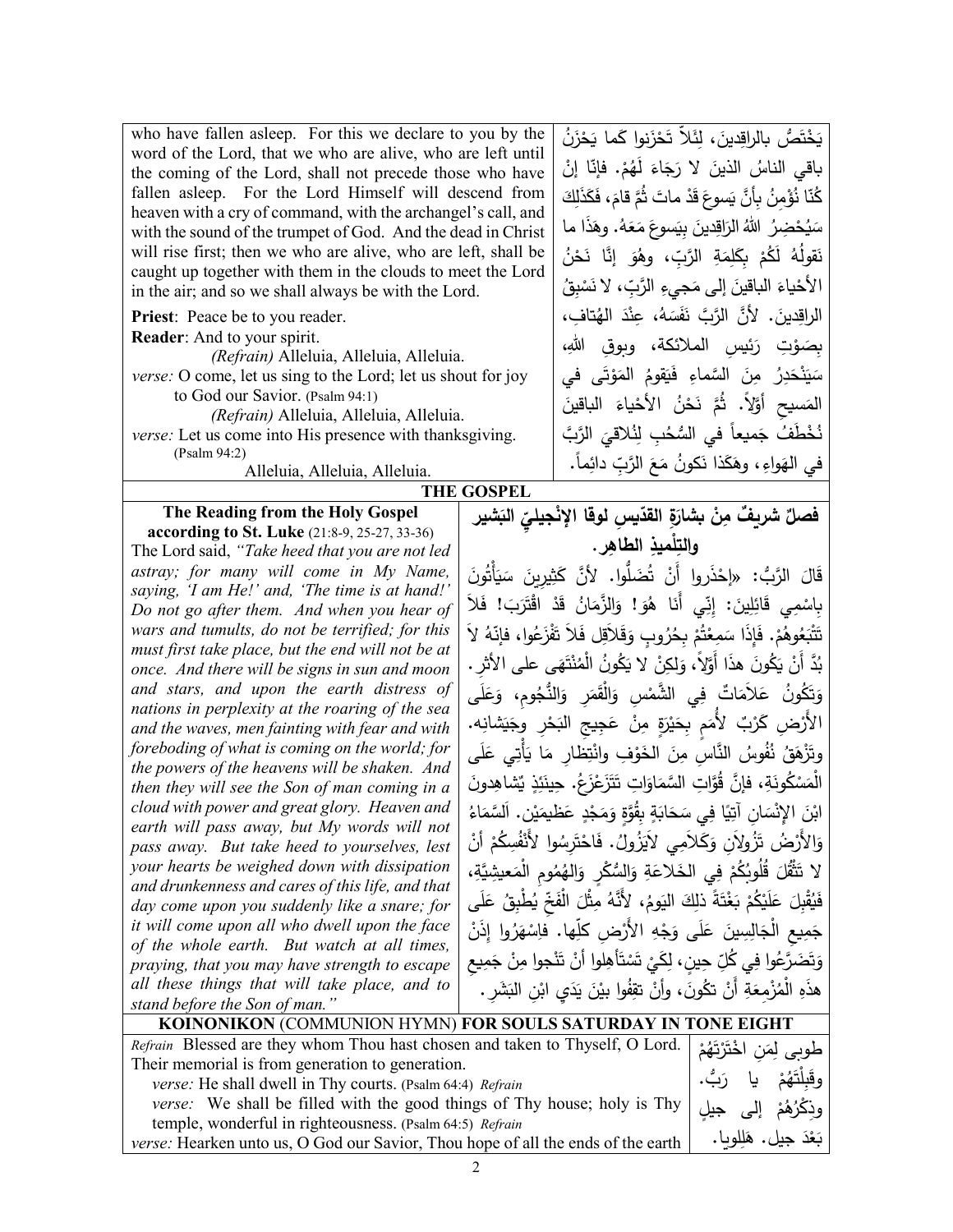| and of them that be far off at sea. (Psalm 64:6) Refrain                                                                                                                                                                                                     |  |                                                                                                                                |                                                                                                                                      |                                                                                 |
|--------------------------------------------------------------------------------------------------------------------------------------------------------------------------------------------------------------------------------------------------------------|--|--------------------------------------------------------------------------------------------------------------------------------|--------------------------------------------------------------------------------------------------------------------------------------|---------------------------------------------------------------------------------|
| Alleluia. Alleluia. Alleluia.<br><b>SOULS SATURDAY TRISAGION</b>                                                                                                                                                                                             |  |                                                                                                                                |                                                                                                                                      |                                                                                 |
| Following "Blessed be the Name of the Lord," the clergy and altar servers gather in front of the iconostasis.<br>The Deacon censes as he offers this next litany in front of the kollyva (boiled wheat) placed on a table in<br>front of the icon of Christ. |  |                                                                                                                                |                                                                                                                                      |                                                                                 |
| <b>TROPARIA FOR THE DEPARTED IN TONE FOUR</b>                                                                                                                                                                                                                |  |                                                                                                                                |                                                                                                                                      |                                                                                 |
| With the spirits of the righteous made perfect, give                                                                                                                                                                                                         |  |                                                                                                                                | أَيُّها المُخَلِّصُ، أَرِحْ نَفْوسَ عبيدِكَ مَعَ أَرواح                                                                              |                                                                                 |
| rest to the souls of Thy servants, O Savior, and                                                                                                                                                                                                             |  |                                                                                                                                | الصِدّيقينَ الرَّاقدين. واحْفَظْها لِلْحَياةِ السَّعيدَة، التي                                                                       |                                                                                 |
| preserve them in that life of blessedness which is<br>with Thee, O Thou Who lovest mankind.                                                                                                                                                                  |  | مِنْ قِبَلِكَ يا مُحِبَّ الْبَشرِ .                                                                                            |                                                                                                                                      |                                                                                 |
| In the place of Thy rest, O Lord, where all Thy                                                                                                                                                                                                              |  | أَرِحْ، يا رُبُّ، نُفوسَ عَبِيدِكَ في راحَتِكَ، حيثُ جَميعُ                                                                    |                                                                                                                                      |                                                                                 |
| saints repose, give rest also to the souls of Thy<br>servants; for Thou only lovest mankind.                                                                                                                                                                 |  | قدِّسيكَ يَسْتَرِيحونَ، لأَنَّكَ أَنْتَ وَحْدَكَ الذي لا يَموت.                                                                |                                                                                                                                      |                                                                                 |
| Glory to the Father and to the Son and to the Holy                                                                                                                                                                                                           |  |                                                                                                                                |                                                                                                                                      |                                                                                 |
| Spirit. Thou art our God, Who descended into                                                                                                                                                                                                                 |  | المَعجُد للآبِ، والإبنِ، والروح القُدْس. أنتَ إلهُنا الذي<br>انْحَدَرْتَ إلى الجَحيم، وحَلَلْتَ أَوْجاعَ المُعْتَقَلين، أَنْتَ |                                                                                                                                      |                                                                                 |
| hades and loosed the bonds of those who were<br>there; Thyself give rest also to the souls of Thy                                                                                                                                                            |  | يا مُخَلِّصُ، أَرِحْ نُفوسَ عَبِيدِكَ السَّابِقِ رُقادُهُمْ.                                                                   |                                                                                                                                      |                                                                                 |
| servants.                                                                                                                                                                                                                                                    |  |                                                                                                                                |                                                                                                                                      |                                                                                 |
| Both now and ever, and unto ages of ages.                                                                                                                                                                                                                    |  |                                                                                                                                |                                                                                                                                      | الآنَ وكلَّ أُولنِ وإلى دهرِ الداهرينِ. آمين .   أَيَّتُها العَذْراءُ           |
| Amen. O Virgin, alone pure and immaculate,<br>who without seed didst give birth to God,                                                                                                                                                                      |  |                                                                                                                                | الطاهِرَةُ النَّقِيَّةُ وَحْدَكِ، يا مَنْ وَلَدْتِ الإِلهَ بِغَيْرِ زَرْعٍ، إليْهِ                                                   |                                                                                 |
| intercede for the salvation of their souls.                                                                                                                                                                                                                  |  |                                                                                                                                | تَوَسَّلي، أَنْ يُنَيِّحَ نُفوسَ عَبيدِكِ السَّابِقِ رُقادُهُمْ.                                                                     |                                                                                 |
| THE LITANY FOR THE DEPARTED                                                                                                                                                                                                                                  |  |                                                                                                                                |                                                                                                                                      |                                                                                 |
| The deacon now censes the icon of Christ on the iconostasis.<br>$\bullet$                                                                                                                                                                                    |  |                                                                                                                                |                                                                                                                                      |                                                                                 |
| Deacon: Have mercy upon us, O God, according to Thy great                                                                                                                                                                                                    |  |                                                                                                                                | ا <b>لشماس:</b> إرحَمْنا يا اللهُ بِعَظيم رَحْمَتِكَ                                                                                 |                                                                                 |
| mercy, we pray Thee, hear us and have mercy.                                                                                                                                                                                                                 |  |                                                                                                                                |                                                                                                                                      |                                                                                 |
|                                                                                                                                                                                                                                                              |  |                                                                                                                                |                                                                                                                                      |                                                                                 |
| Choir: Lord, have mercy. (THRICE)                                                                                                                                                                                                                            |  |                                                                                                                                |                                                                                                                                      | نَطْلُبُ مِنْكَ فاسْتَجِبْ وارْحَم.<br>ا <b>لجوق</b> : يارَبُّ ارْحَم. (ثلاثاً) |
| <b>Deacon:</b> Again we pray for the repose of all pious                                                                                                                                                                                                     |  |                                                                                                                                | ا <b>لشماس:</b> وأيْضاً نَطْلُبُ مِنْ أَجْلِ الذِكْرِ المَغْبوطِ                                                                     |                                                                                 |
| Orthodox Christians who have fallen asleep in the                                                                                                                                                                                                            |  |                                                                                                                                |                                                                                                                                      |                                                                                 |
| hope of the Resurrection unto life-everlasting,<br>kings, patriarchs, bishops, priests,<br>deacons,                                                                                                                                                          |  |                                                                                                                                | والرَّاحةِ الأَبَدِيَّةِ لِجَميعِ المَسيحيِّينَ الحسني العِبادةِ                                                                     |                                                                                 |
| hieromonks, hierodeacons, monks, nuns, parents,                                                                                                                                                                                                              |  |                                                                                                                                | الأَرْثِوذَكسيِّينَ السابِقِ رُقادُهُمْ مِنَ المُلوكِ، والنَطارِكَةِ،                                                                |                                                                                 |
| forebearers, grandparents, great-grandparents,<br>children, spouses, youths, brethren, and all our                                                                                                                                                           |  |                                                                                                                                | ورؤساءِ الكَهَنَةِ، والكَهَنَةِ، والشَمامِسَةِ، والرُّهْبانِ،<br>والراهِباتِ، والعِلْمانيينَ، والعِلْمانيّات، واخْوَتنا،             |                                                                                 |
| kinsmen, from the beginning until the end of time;                                                                                                                                                                                                           |  |                                                                                                                                |                                                                                                                                      |                                                                                 |
| Thou wilt pardon their every<br>that<br>and<br>transgression, both voluntary and involuntary.                                                                                                                                                                |  |                                                                                                                                | وآبائِنا، وأَجْدادِنا، والذينَ سَبَقوهُمْ، المُتَوَفِّينَ في أَيِّ<br>مَكان، ومنْ أجلِ غُفْران خَطاياهُمُ الطَوْعيَّةِ والكُرْهيَّة. |                                                                                 |
| <b>Choir:</b> Lord, have mercy. (THRICE)                                                                                                                                                                                                                     |  |                                                                                                                                |                                                                                                                                      | ا <b>لجوق</b> : يارَبُّ ارْحَم. (ثلاثاً)                                        |
| Deacon: That the Lord God will establish                                                                                                                                                                                                                     |  |                                                                                                                                | ا <b>لشماس:</b> لكَيْ يُرتِّبَ الرَّبُّ الإِلهُ نُفوسَهُمْ حيْثُ الصدِّيقونَ                                                         |                                                                                 |
| their souls where the Just repose.                                                                                                                                                                                                                           |  |                                                                                                                                |                                                                                                                                      |                                                                                 |
| Choir: Lord, have mercy. (THRICE)                                                                                                                                                                                                                            |  |                                                                                                                                |                                                                                                                                      | الجوق: يارَبُّ ارْحَم. (ثلاثاً)                                                 |
| <b>Deacon:</b> The mercies of God, the Kingdom of                                                                                                                                                                                                            |  |                                                                                                                                | ا <b>لشماس:</b> الرَّحْمَةَ الإلهيَّةَ والمَلَكوتَ السَّماوي، وغُفْرانَ                                                              |                                                                                 |
| Heaven, and forgiveness of their sins, let us ask                                                                                                                                                                                                            |  |                                                                                                                                |                                                                                                                                      |                                                                                 |
| of Christ our Immortal King and our God.<br><b>Choir:</b> Grant this, O Lord.                                                                                                                                                                                |  |                                                                                                                                | خَطاياهُمْ مِنَ المَسيحِ الذي لا يَموتُ، مَلِكِنا والَهنا نَسْأَل.                                                                   | يَسْتَريحون.<br>ا <b>لجوق</b> : استَجِبْ يا رَبُّ.                              |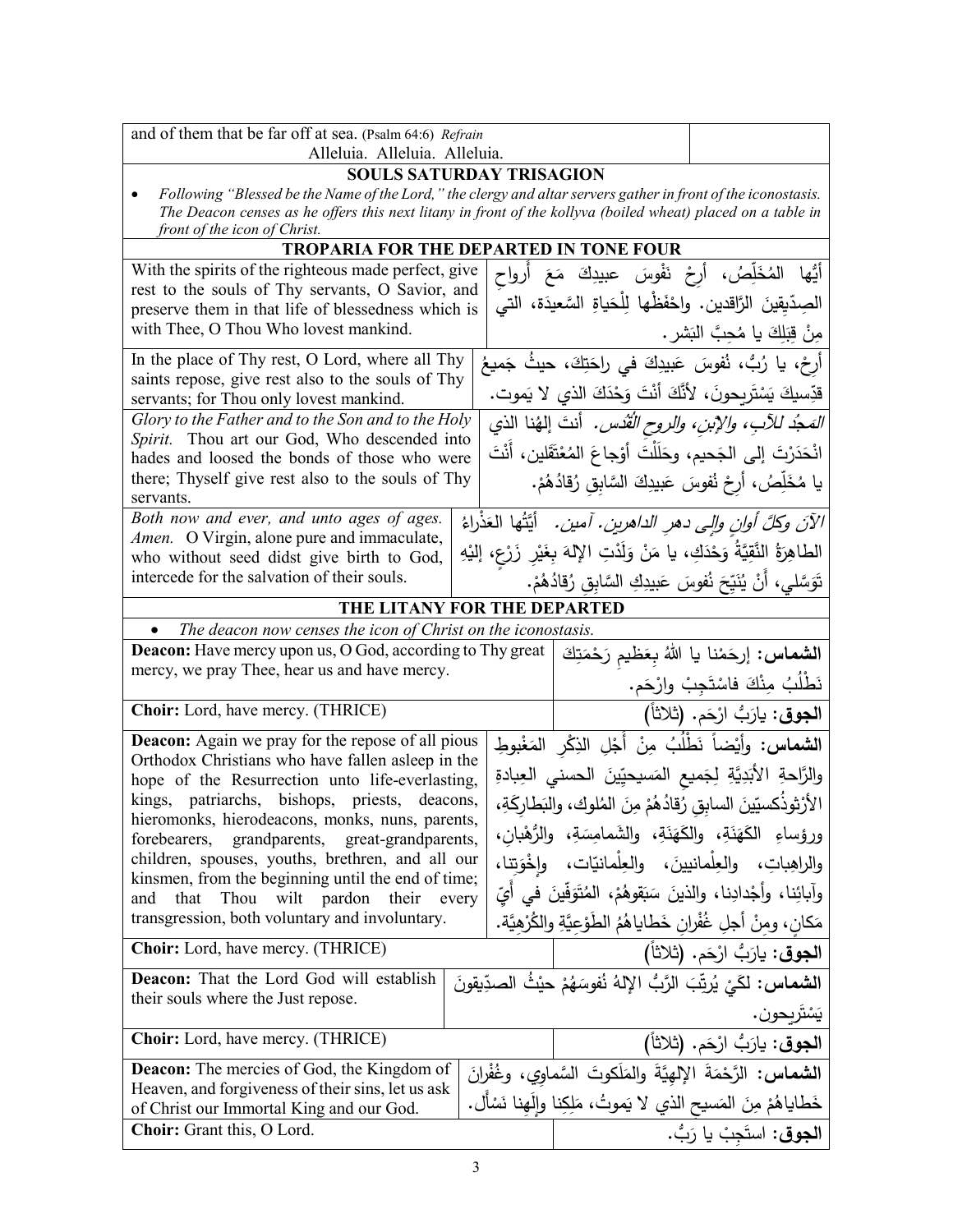| THE PRAYER FOR THE DEPARTED                                                                                                                                                                                                                                                                                                                                                                                                                                                                                                                                                                                                                                                                                                                                                                                                                                                                                                                                                          |                      |                                                                                                                                                                                                                                                                                                                                                                                                                                                                                                                                                                                                                                                                                                                                                                                                                                                                                                                        |  |
|--------------------------------------------------------------------------------------------------------------------------------------------------------------------------------------------------------------------------------------------------------------------------------------------------------------------------------------------------------------------------------------------------------------------------------------------------------------------------------------------------------------------------------------------------------------------------------------------------------------------------------------------------------------------------------------------------------------------------------------------------------------------------------------------------------------------------------------------------------------------------------------------------------------------------------------------------------------------------------------|----------------------|------------------------------------------------------------------------------------------------------------------------------------------------------------------------------------------------------------------------------------------------------------------------------------------------------------------------------------------------------------------------------------------------------------------------------------------------------------------------------------------------------------------------------------------------------------------------------------------------------------------------------------------------------------------------------------------------------------------------------------------------------------------------------------------------------------------------------------------------------------------------------------------------------------------------|--|
| Deacon: Let us pray to the Lord.                                                                                                                                                                                                                                                                                                                                                                                                                                                                                                                                                                                                                                                                                                                                                                                                                                                                                                                                                     |                      | ا <b>لشماس:</b> إلى الرَّبِّ نَطْلُب.                                                                                                                                                                                                                                                                                                                                                                                                                                                                                                                                                                                                                                                                                                                                                                                                                                                                                  |  |
| Choir: Lord, have mercy.                                                                                                                                                                                                                                                                                                                                                                                                                                                                                                                                                                                                                                                                                                                                                                                                                                                                                                                                                             |                      | ا <b>لجوق</b> : يارَبُّ ارْحَم.                                                                                                                                                                                                                                                                                                                                                                                                                                                                                                                                                                                                                                                                                                                                                                                                                                                                                        |  |
| Priest: O God of spirits and of all flesh, Who<br>hast trampled down death and made powerless<br>the Devil and given life to Thy world: Do Thou,<br>Thyself O Lord, give rest to the souls of Thy<br>departed servants, all pious Orthodox Christians<br>who have fallen asleep in the Lord from all the<br>ends of the world, kings, patriarchs, bishops,<br>priests, deacons, hieromonks, hierodeacons,<br>monks, nuns, parents, forebearers, grandparents,<br>great-grandparents, children, spouses, youths,<br>brethren and all our kinsmen, in a place of<br>brightness, a place of verdure, a place of repose,<br>whence all sickness, sorrow, and sighing have<br>fled away. Pardon every sin which they have<br>committed, whether by word or deed or thought;<br>for Thou art good and lovest mankind, for there<br>is no man who liveth and sinneth not, for Thou<br>only art beyond sin, and Thy righteousness is an<br>everlasting righteousness, and Thy Word is truth. |                      | <b>الكاهن:</b> يا إلهَ الأرواح والأجْسادِ كُلِّها، يا مَنْ وَطِئَ<br>المَوْتَ، ونَقَضَ قُوَّةَ الشيطانِ، ومَنَحَ الحَياةَ لِعالَمِه. أَنْتَ<br>يا رَبُّ، أَرِحْ نُفوسَ عَبيدِكَ جَميع المَسيحيِّينَ الحَسَني<br>العِبادَةِ الأَرْثَوذُكْسِيّينَ السابِقِ رُقادُهُمْ مِنَ المُلوكِ،<br>والبَطَارِكَةِ، ورؤساءِ الكَهَنَةِ، والكَهَنةِ، والشَمامِسَةِ،<br>والرُّهْبان، والراهِباتِ، والعِلْمانيينَ، والعِلْمانِيّات،<br>وإِخْوَتِنا، وآبائِنا، وأَجْدادِنا، والذينَ سَبَقوهُمْ، المُتَوَفِّينَ في<br>أَيِّ مكانٍ، في مَكانِ نيِّرٍ ، في مَكانِ خُضْرَةٍ، في مَكانِ<br>انْتِعاشِ، حَيْثُ لا وَجَعٌ ولا حُزْنٌ ولا تَنَهُّد. وبِما أَنَّكَ إلهٌ<br>صالِحٌ ومُحِبٌّ لِلْبَشَرِ ، إغْفِرْ ۖ لَهُمْ كُلَّ خَطْيئَةٍ ۖ اقْتَرَفُوهَا ۖ<br>بالقَوْلِ، أو بالفِعْلِ أو بالفِكْرِ ، لأنَّهُ لَيْسَ مِنْ إِنْسانِ يَحْيا<br>ولا يَخْطَأُ، بَلْ أَنتَ وحدَكَ مُنَزَّةٌ عن الخَطيئة، وعَذْلُكَ<br>عَدْلٌ إلى الأبد، وقَوْلُكَ حَقٌّ. |  |
| <b>Deacon:</b> Let us pray to the Lord.                                                                                                                                                                                                                                                                                                                                                                                                                                                                                                                                                                                                                                                                                                                                                                                                                                                                                                                                              |                      | ال <b>شماس:</b> إلى الرَّبِّ نَطْلُب.                                                                                                                                                                                                                                                                                                                                                                                                                                                                                                                                                                                                                                                                                                                                                                                                                                                                                  |  |
| Choir: Lord, have mercy.                                                                                                                                                                                                                                                                                                                                                                                                                                                                                                                                                                                                                                                                                                                                                                                                                                                                                                                                                             |                      | ا <b>لجوق</b> : يارَبُّ ارْحَم.                                                                                                                                                                                                                                                                                                                                                                                                                                                                                                                                                                                                                                                                                                                                                                                                                                                                                        |  |
| Priest: For Thou art the Resurrection and the<br>Life and the Repose of Thy departed servants,<br>(Names), O Christ our God, and unto Thee we<br>ascribe glory, together with Thine unoriginate<br>Father and Thine All-Holy and good and life-<br>giving Spirit, now and ever, and unto ages of<br>ages.                                                                                                                                                                                                                                                                                                                                                                                                                                                                                                                                                                                                                                                                            |                      | الكاهن: لأنَّكَ أَنتَ القِيامَةُ والحياةُ، والراحَةُ لِعِبْيدِكَ<br>السَّابِقِ رُقادُهُمْ (أَوْصِدُمْ)، أَيُّها المَسيحُ إلهُنا، وإليكَ نَرْفَعُ<br>المَجْدَ مَعَ أَبِيكَ الذي لا بَدْءَ لهُ، وروحِكَ الكُلِّيِّ قُدْسُهُ<br>الصالِح والمُحْيي، الآنَ وكُلَّ أُوانِ وإِلى دَهْرِ الدَّاهِرين.                                                                                                                                                                                                                                                                                                                                                                                                                                                                                                                                                                                                                          |  |
| Choir: Amen.                                                                                                                                                                                                                                                                                                                                                                                                                                                                                                                                                                                                                                                                                                                                                                                                                                                                                                                                                                         |                      | ا <b>لجوق</b> : آمين.                                                                                                                                                                                                                                                                                                                                                                                                                                                                                                                                                                                                                                                                                                                                                                                                                                                                                                  |  |
| May their memory be eternal. (thrice)                                                                                                                                                                                                                                                                                                                                                                                                                                                                                                                                                                                                                                                                                                                                                                                                                                                                                                                                                |                      | فَلْيَكُنْ ذِكْرُهُمْ مُؤَبَّداً.                                                                                                                                                                                                                                                                                                                                                                                                                                                                                                                                                                                                                                                                                                                                                                                                                                                                                      |  |
|                                                                                                                                                                                                                                                                                                                                                                                                                                                                                                                                                                                                                                                                                                                                                                                                                                                                                                                                                                                      | <b>THE DISMISSAL</b> |                                                                                                                                                                                                                                                                                                                                                                                                                                                                                                                                                                                                                                                                                                                                                                                                                                                                                                                        |  |
| <b>Deacon:</b> Let us pray to the Lord.                                                                                                                                                                                                                                                                                                                                                                                                                                                                                                                                                                                                                                                                                                                                                                                                                                                                                                                                              |                      | ا <b>لشماس:</b> إلى الرَّبِّ نَطْلُب.                                                                                                                                                                                                                                                                                                                                                                                                                                                                                                                                                                                                                                                                                                                                                                                                                                                                                  |  |
| <b>Choir:</b> Lord, have mercy.                                                                                                                                                                                                                                                                                                                                                                                                                                                                                                                                                                                                                                                                                                                                                                                                                                                                                                                                                      |                      | ا <b>لجوق</b> : يارَبُّ ارْحَم.                                                                                                                                                                                                                                                                                                                                                                                                                                                                                                                                                                                                                                                                                                                                                                                                                                                                                        |  |
| <b>Priest:</b> The blessing of the Lord and His mercy<br>come upon you through His divine grace and love<br>towards mankind, always, now and ever, and unto<br>ages of ages.                                                                                                                                                                                                                                                                                                                                                                                                                                                                                                                                                                                                                                                                                                                                                                                                         |                      | <br>ا <b>لكـاهن:</b> بَرَكَـةُ الرَّبِّ ورَحْمَتُـهُ تَخُلاِّنِ عَلَيْكُمْ بِنِعْمَتِهِ<br>الإِلَهِيَّةِ وَمَحَبَّتِهِ لِلْبَشَرِ ، كُلَّ حين الآنَ وكُلَّ أُوانٍ وإِلَى<br>دَهْرِ الداهرين.                                                                                                                                                                                                                                                                                                                                                                                                                                                                                                                                                                                                                                                                                                                           |  |
| Choir: Amen.                                                                                                                                                                                                                                                                                                                                                                                                                                                                                                                                                                                                                                                                                                                                                                                                                                                                                                                                                                         |                      | ا <b>لجوقة:</b> آمين.                                                                                                                                                                                                                                                                                                                                                                                                                                                                                                                                                                                                                                                                                                                                                                                                                                                                                                  |  |
| Priest: Glory to Thee, O Christ our God and our<br>Hope, glory to Thee.                                                                                                                                                                                                                                                                                                                                                                                                                                                                                                                                                                                                                                                                                                                                                                                                                                                                                                              |                      | ا <b>لكاهن:</b> المَجْدُ لَكَ أَيُّها المســــيحُ الإِلهُ، يا رَجاءَنا،<br>المَجْدُ لَكَ.                                                                                                                                                                                                                                                                                                                                                                                                                                                                                                                                                                                                                                                                                                                                                                                                                              |  |
| Choir: Glory to the Father, and to the Son, and to<br>the Holy Spirit; both now and ever, and unto ages                                                                                                                                                                                                                                                                                                                                                                                                                                                                                                                                                                                                                                                                                                                                                                                                                                                                              |                      | ا <b>لجوق:</b> المَجْدُ للآبِ، والإبنِ، والروح القُدُسِ، الآنَ                                                                                                                                                                                                                                                                                                                                                                                                                                                                                                                                                                                                                                                                                                                                                                                                                                                         |  |